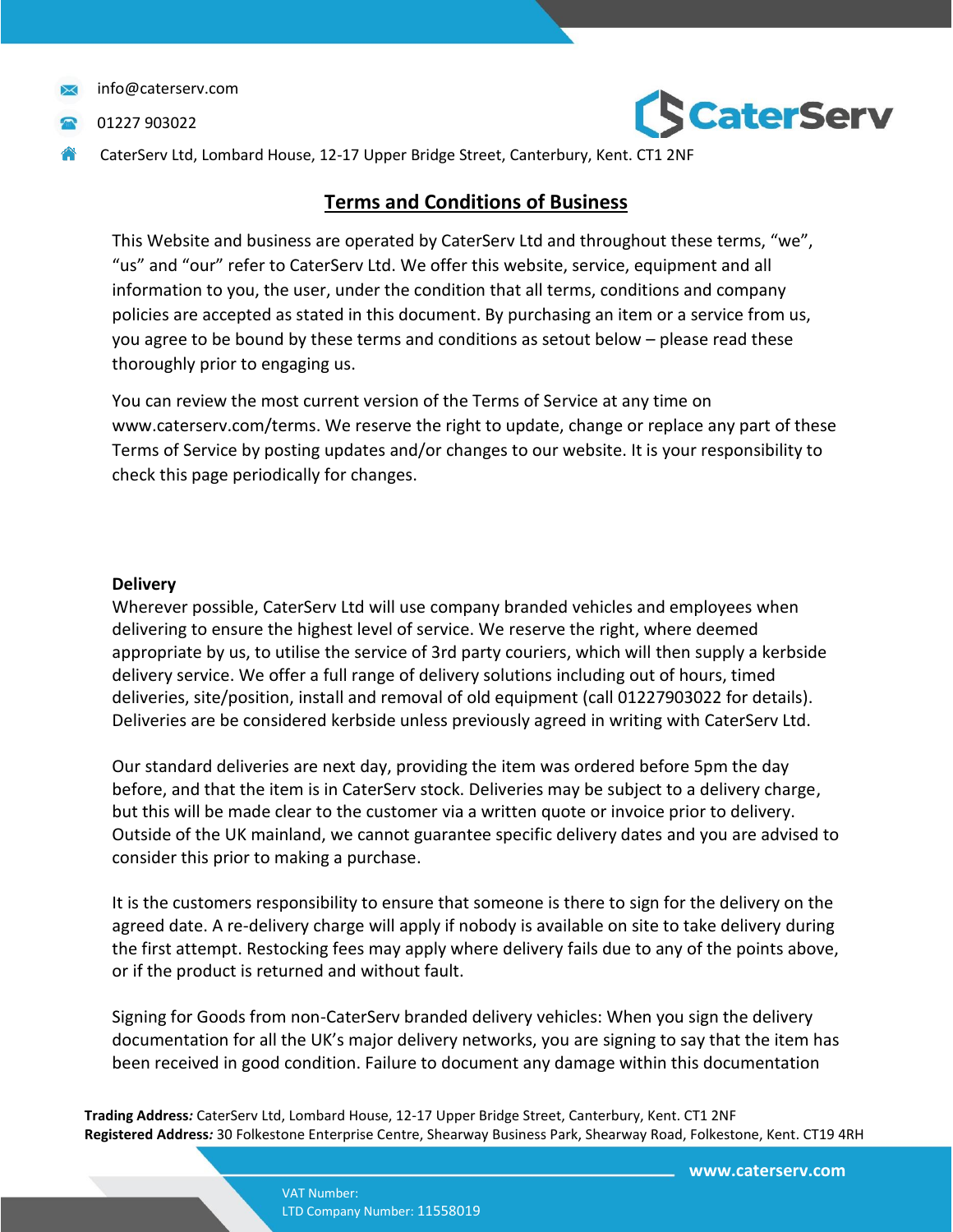01227 903022



CaterServ Ltd, Lombard House, 12-17 Upper Bridge Street, Canterbury, Kent. CT1 2NF

and/or the driver may result in any claim for damage being rejected. If the courier will not wait for you to unpackage and inspect the items on delivery, please sign using only the word DAMAGED and notify us in writing to [info@caterserv.com](mailto:info@caterserv.com) within 24 hours, including photographs where possible.

# **Warranty / returns**

Warranties are offered on all new items ordered within the UK mainland and will be the warranty agreed with you in writing prior to purchase or, if unspecified, the standard warranty offered by the manufacturer of that product. As part of the terms and conditions of the warranty offered by CaterServ Ltd – it is the customer's responsibility to register the warranty with the manufacturer and to supply CaterServ Ltd with a photograph of the data plate within 5 days of delivery of the item to site. Failure to complete this warranty obligation may invalidate your warranty on the appliance.

The warranty will be valid from the point of delivery and providing the item has been installed, maintained and serviced according to current regulations and in line with manufacturers guidelines. The warranty does not cover fair wear and tear on the product and where items have not been used for the purpose intended by the manufacturer. The warranty will be invalidated if the goods have been altered, damaged, misused or disassembled or if any of the seals have been broken or tampered with or where the goods have been damaged by smoke, fire or water. This warranty will also be void if the breakdown is due to limescale.

All warranty claims must be made in writing to [info@caterserv.com](mailto:info@caterserv.com) as soon as the fault is discovered, and before the expiry of the warranty period. CaterServ will then arrange for an authorised engineer to inspect the goods within 10 days of notification, between the hours of 9am - 5pm, Monday to Friday. The engineer will then advise you as to whether or not the suspected fault falls in line with the guarantee. If the defect or failure found does not fall within the terms and conditions of the items guarantee, CaterServ will issue a callout and labour charge equal to £80 callout plus £60 per hour labour (minimum 1 hour) or equal to the engineers charge to CaterServ ltd if the callout is subcontracted to an approved 3rd party, whichever the highest amount is will apply. CaterServ has no obligation towards any repairs carried out on a machine which is confirmed to be out of warranty.

All inspections/repairs carried out whilst the machine is within warranty must be carried out by CaterServ Ltd or one of our approve contractors, unless previously agreed in writing. Any work carried out by someone who isn't an approved contractor will immediately invalidate the warranty - regardless of whether the fault would have been covered under the warranty. We will not be held responsible for callout charges, labour charges or part costs carried out by non-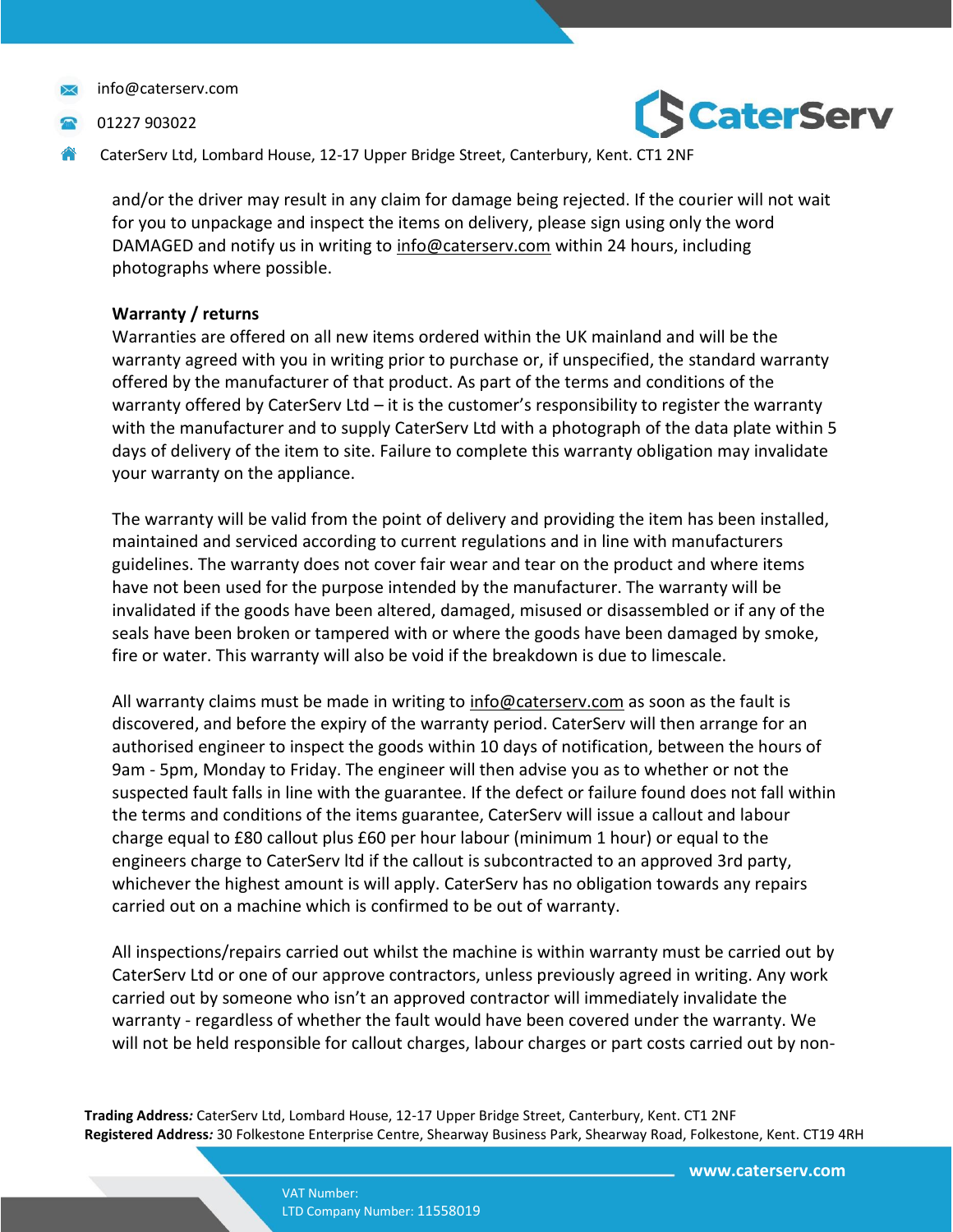01227 903022



CaterServ Ltd, Lombard House, 12-17 Upper Bridge Street, Canterbury, Kent. CT1 2NF

authorised engineers or companies. CaterServ will not accept any liability for any loss incurred as a result of any defect from equipment supplied.

# **Goods and Payment**

All goods being advertised on our website or displayed in our showroom are subject to availability. If the goods you require are out of stock, we will suggest a suitable alternative. The pricing is subject to change and CaterServ Ltd reserves the right to cancel any sale of goods or services at any point prior to the item being delivered with the customer.

CaterServ Ltd reserve the right to request full payment for goods or services in advance prior to dispatching your order or carrying out the work agreed. For authorized account holders, payment terms of 30 days apply unless agreed otherwise in writing. We will accept payments made by Visa, Mastercard, Delta or Switch which will be taken either in the office, over the phone or on-site using our portable payment solution. Goods or services paid for by cheque will be due once the cheque clears in our account. Goods or services paid for by BACS or CHAPS will be due once the total amount is available in our account.

# **Pre-requisites for Site Work**

For any work to be carried out at a customer's site, it is agreed that the customer will provide a safe and secure working environment for CaterServ employees or subcontractors. It is also the customer's obligation to ensure that all existing services are in place, fully operational and in line with current regulations and manufacture guidelines unless previously agreed in writing by CaterServ Ltd that this is part of the work to be carried out on site. Any (previously unarranged) changes to existing services required in order to carry out the work on site will be quoted for whilst on site and, where the parts are within van stock and the customer agrees in writing to the costs quoted, will be carried out at the same time and within the same callout charge (additional labour cost will apply).

Any callouts for servicing or repairs which cannot be started or completed due to circumstances out of our control, including not being allowed access to the equipment or area requiring work, services not being adequate, inability to enter the site or to contact the person of responsibility representing the customer, or if the customer hasn't been able to provide the necessary provisions previously agreed for us to be able to carry out the works required, will be subject to a callout charge plus labour for time on site, or the full amount previously agreed to in writing (whichever the greater amount). CaterServ reserve the right to charge up to 50% of the agreed amount for any work to be carried out on site which is aborted within 8 hours' notice of the expected site arrival time.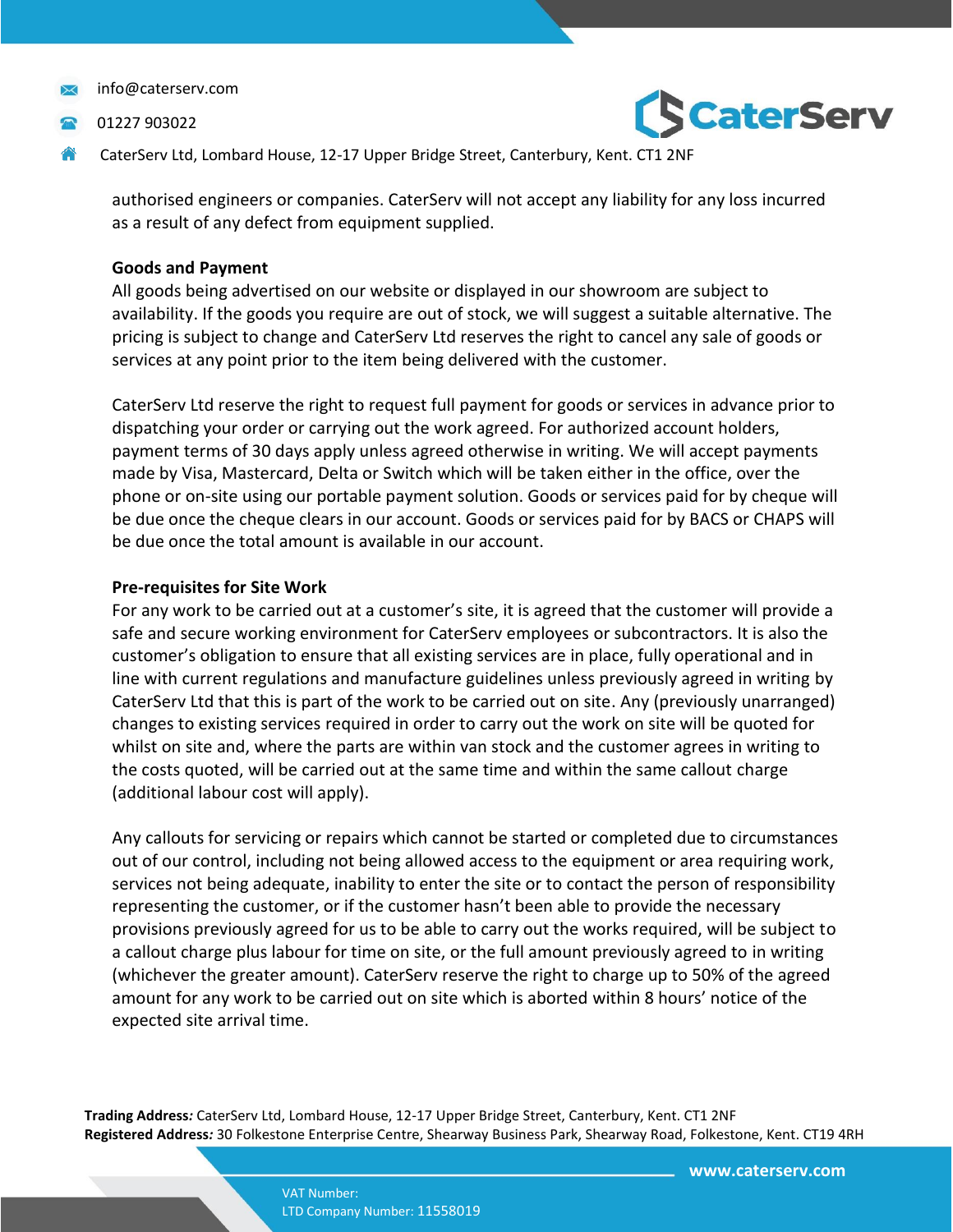- 01227 903022
- CaterServ Ltd, Lombard House, 12-17 Upper Bridge Street, Canterbury, Kent. CT1 2NF

#### **Installations**

Any quote or invoice for installation supplied by CaterServ is to carry out an installation for suitably sized, positioned and isolated services within 1 metre of the appliances intended location for use, unless previously agreed otherwise in writing. It is assumed that the customer has checked access to the areas in which work is to be provided by CaterServ, that they are uninterrupted by stairs, and that all open spaces / doors are suitable for the job and any equipment which needs to travel through them. It is also assumed that access to above ground floor levels is by suitable lift unless previously agreed in writing and costed accordingly. Upon commencement of works on the agreed date, it is agreed that if site services are not ready and work cannot continue, and therefore a return visit is required, that abortive charges will apply to this initial visit. Any price quoted for installation does not include the removal of packaging, but does include removal of protective film if required. Installation as standard includes commission of appliance and basic testing, it does not include demonstration or training of the appliance.

## **Servicing and Repairs**

Where a service or repair of an appliance has been booked by a non-contract customer, it is to be assumed that the agreed price does not include the issuing of documentation or certification as appropriate. Likewise, if the non-contract customer requests that CaterServ carry out a gas inspection and issuing of documentation or certification, it is to be assumed that the price agreed does not include servicing or repairs of the appliance unless agreed in writing with CaterServ otherwise.

If a minor alteration is required in order to issue certification, we will request that a person of responsibility on site signs our job sheets to authorise these parts to be fitted at the point of inspection and these parts will be chargeable at our standard 'van stock rate'. Every CaterServ customer under a yearly service contract will be issued the appropriate gas safe documentation or certification at the start of the year as part of the contract.

#### **Replacement parts**

All replacement parts fitted to machines will be original manufacture parts, or those of the original manufacturer of the original component, or parts which CaterServ in its reasonable discretion consider to be fit for purpose. Where spare parts are ordered without the fitting of a CaterServ engineer, only a return of the part in its original packaging will be accepted by CaterServ, and we reserve the right to charge up to a 30% re-stocking fee if the part is a standard component, or up to a 100% re-stocking fee where the component is non-standard or bespoke.

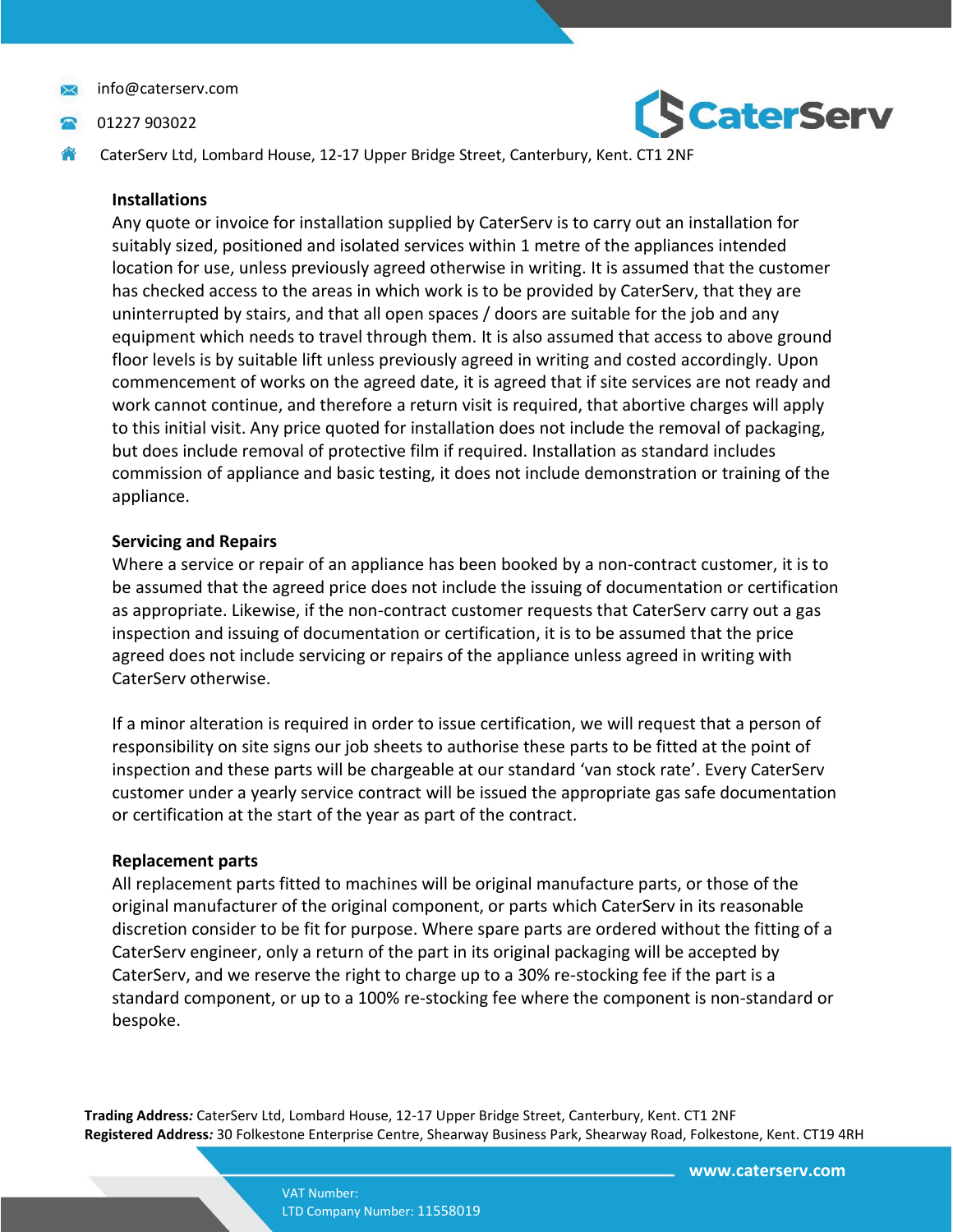- 01227 903022
- CaterServ Ltd, Lombard House, 12-17 Upper Bridge Street, Canterbury, Kent. CT1 2NF

#### **Retention of Title**

The Legal title to the goods or parts provided to the customer by CaterServ Ltd will not pass to the customer until the customer has paid in full for all goods and services supplied and there is no further sums of money payable from the customer to CaterServ Ltd. Until such time when all goods are paid for in full, the customer acknowledges that CaterServ ltd is the owner of these items and is entitled to enter any premises owned or occupied or controlled by you where the goods are situated for the purpose of recovering and repossessing the goods.

## **Suitability of the Goods**

Goods supplied by CaterServ Ltd are not supplied on a trial basis. It is the customers responsibility to ensure that the goods ordered are suitable and for the purpose for which they intend to use them before placing an order. CaterServ are not under any obligation to accept the return of goods undamaged unless they are in the original packaging.

A collection charge will be made in the case of collecting undamaged goods. There will be a restocking fee of 25% of the original invoiced amount for the item, plus vat. Bespoke or unreturnable items may be subject to additional charges at CaterServ discretion due to the difficulty of re-selling such products. Refunds will be paid after we have inspected the returned item(s) and after collection and restocking charges have been deducted, and the cost of repairing any damage or replacing missing parts or items.

It is also your responsibility to ensure that all services (gas, electric, water and drain) are in place and suitable for the goods ordered. All gas items MUST be installed by a Gas Safe engineer in accordance with current regulations and manufacture guidelines. CaterServ accepts no responsibility for damage to goods or any other liability as a result of incorrect installation. We take reasonable care to ensure that all specifications, descriptions and dimensions printed on our website are accurate however all specifications should be treated as estimates and CaterServ will ensure manufacture specifications are available on request where possible.

#### **Limitation of Liability**

The Customer accepts that CaterServ ltd will not be held liable for any loss or damage suffered by the Customer including but not limited to damage to neighbouring property or connected items or premises, consequential loss, business loss, interruption or loss of time due to the use or purchase of the Goods by the Customer. CaterServ Ltd will not be liable for any additional damage caused by the Customer's failure to report a fault or defect in good time or failure to provide reasonable access to the Goods for repairs, service or engineer visits. Nothing in this Agreement shall exclude CaterServ Ltd's statutory liability for injury or death.